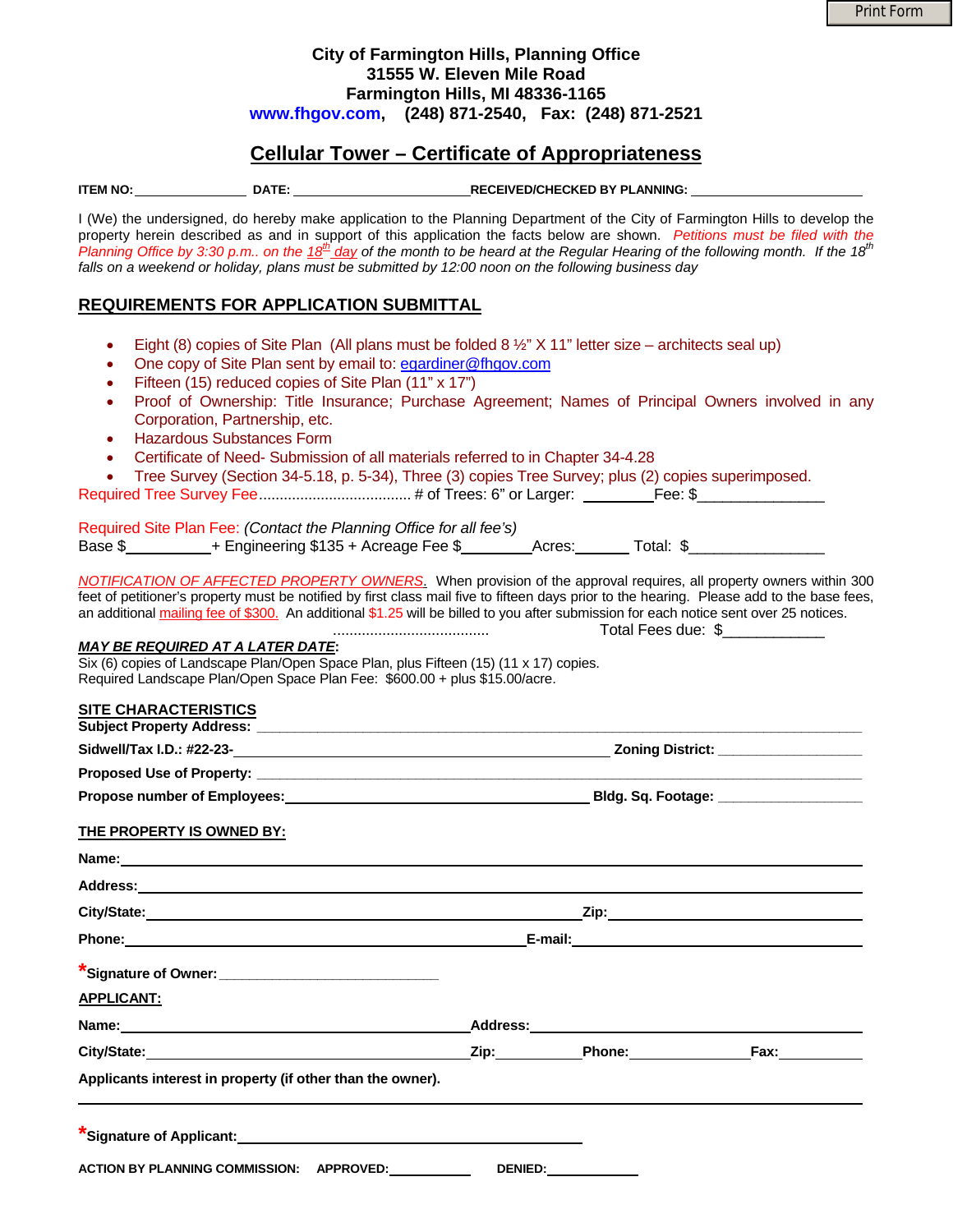## **APPLICATION CELLULAR TOWER and ANTENNAE EXCEPTIONS TO CONDITIONS**

**Requests for exceptions to conditions set forth for Cellular Towers and Cellular Antennae will be heard by City Council and City Council must find conditions set forth as detailed in the Zoning Ordinance.** 

**STATEMENT OF EXPLANATION**: PLEASE EXPLAIN WHAT EXCEPTION IS REQUESTED; ATTACH A STATEMENT OF EXPLANATION THAT ADDRESSES THE CONDITIONS OUTLINED ABOVE:

\_\_\_\_\_\_\_\_\_\_\_\_\_\_\_\_\_\_\_\_\_\_\_\_\_\_\_\_\_\_\_\_\_\_\_\_\_\_\_\_\_\_\_\_\_\_\_\_\_\_\_\_\_\_\_\_\_\_\_\_\_\_\_\_\_\_\_\_\_\_\_\_\_\_\_\_\_\_ \_\_\_\_\_\_\_\_\_\_\_\_\_\_\_\_\_\_\_\_\_\_\_\_\_\_\_\_\_\_\_\_\_\_\_\_\_\_\_\_\_\_\_\_\_\_\_\_\_\_\_\_\_\_\_\_\_\_\_\_\_\_\_\_\_\_\_\_\_\_\_ \_\_\_\_\_\_\_\_\_\_\_\_\_\_\_\_\_\_\_\_\_\_\_\_\_\_\_\_\_\_\_\_\_\_\_\_\_\_\_\_\_\_\_\_\_\_\_\_\_\_\_\_\_\_\_\_\_\_\_\_\_\_\_\_\_\_\_\_\_\_\_ \_\_\_\_\_\_\_\_\_\_\_\_\_\_\_\_\_\_\_\_\_\_\_\_\_\_\_\_\_\_\_\_\_\_\_\_\_\_\_\_\_\_\_\_\_\_\_\_\_\_\_\_\_\_\_\_\_\_\_\_\_\_\_\_\_\_\_\_\_\_\_ \_\_\_\_\_\_\_\_\_\_\_\_\_\_\_\_\_\_\_\_\_\_\_\_\_\_\_\_\_\_\_\_\_\_\_\_\_\_\_\_\_\_\_\_\_\_\_\_\_\_\_\_\_\_\_\_\_\_\_\_\_\_\_\_\_\_\_\_\_\_\_ \_\_\_\_\_\_\_\_\_\_\_\_\_\_\_\_\_\_\_\_\_\_\_\_\_\_\_\_\_\_\_\_\_\_\_\_\_\_\_\_\_\_\_\_\_\_\_\_\_\_\_\_\_\_\_\_\_\_\_\_\_\_\_\_\_\_\_\_\_\_\_ \_\_\_\_\_\_\_\_\_\_\_\_\_\_\_\_\_\_\_\_\_\_\_\_\_\_\_\_\_\_\_\_\_\_\_\_\_\_\_\_\_\_\_\_\_\_\_\_\_\_\_\_\_\_\_\_\_\_\_\_\_\_\_\_\_\_\_\_\_\_\_

**CONSENT FORM**: ATTACH THE CONSENT FORM FOR APPROVAL OF 60% OF AFFECTED PROPERTY OWNERS WITHIN THE AREA SPECIFIED IN THE ZONING ORDINANCE.

\_\_\_\_\_\_\_\_\_\_\_\_\_\_\_\_\_\_\_\_\_\_\_\_\_\_\_\_\_\_\_\_\_\_\_\_\_\_\_\_\_\_\_\_\_\_\_\_\_\_\_\_\_\_\_\_\_\_\_\_\_\_\_\_\_\_\_\_\_\_\_\_\_\_\_\_\_ \_\_\_\_\_\_\_\_\_\_\_\_\_\_\_\_\_\_\_\_\_\_\_\_\_\_\_\_\_\_\_\_\_\_\_\_\_\_\_\_\_\_\_\_\_\_\_\_\_\_\_\_\_\_\_\_\_\_\_\_\_\_\_\_\_\_\_\_\_\_\_\_\_\_\_\_\_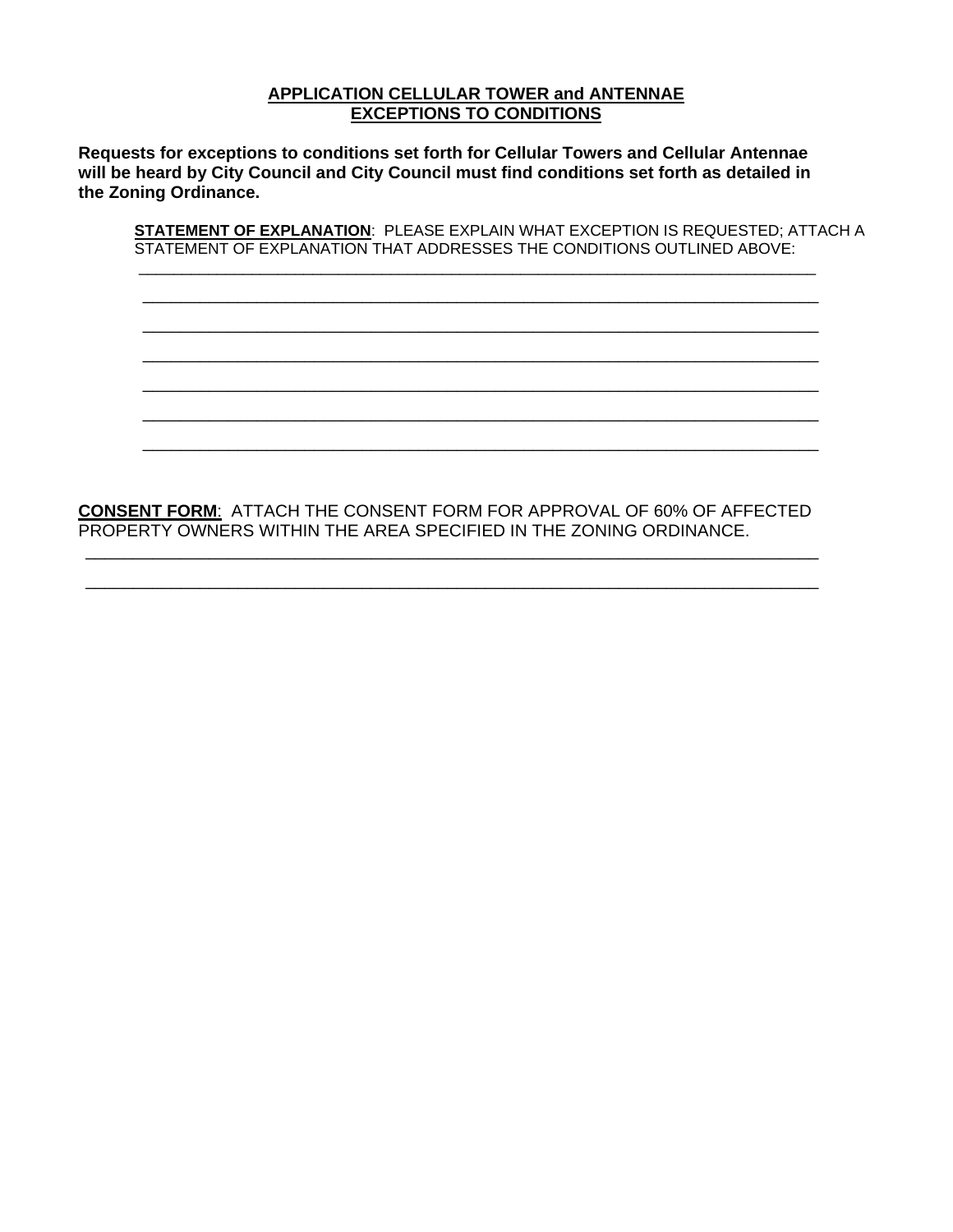### **CELLULAR TOWER AND ANTENNAE PROPERTY OWNER CONSENT FORM**

Requests for exceptions to conditions set forth for Cellular Tower Ordinance and Cellular Antennae Ordinance in the instance of setback requirements from residentially zoned property, 60% of the property owners of record whose property lies within the area specified by the Zoning Ordinance must consent in writing to the proposed exception.

| Sidwell/ Tax ID: #23- _________________________ Zoning District: __________________________________ |  |
|-----------------------------------------------------------------------------------------------------|--|
| <b>PROVIDE A DESCRIPTION OF WHAT EXCEPTION IS REQUESTED:</b>                                        |  |
|                                                                                                     |  |
|                                                                                                     |  |
|                                                                                                     |  |
|                                                                                                     |  |